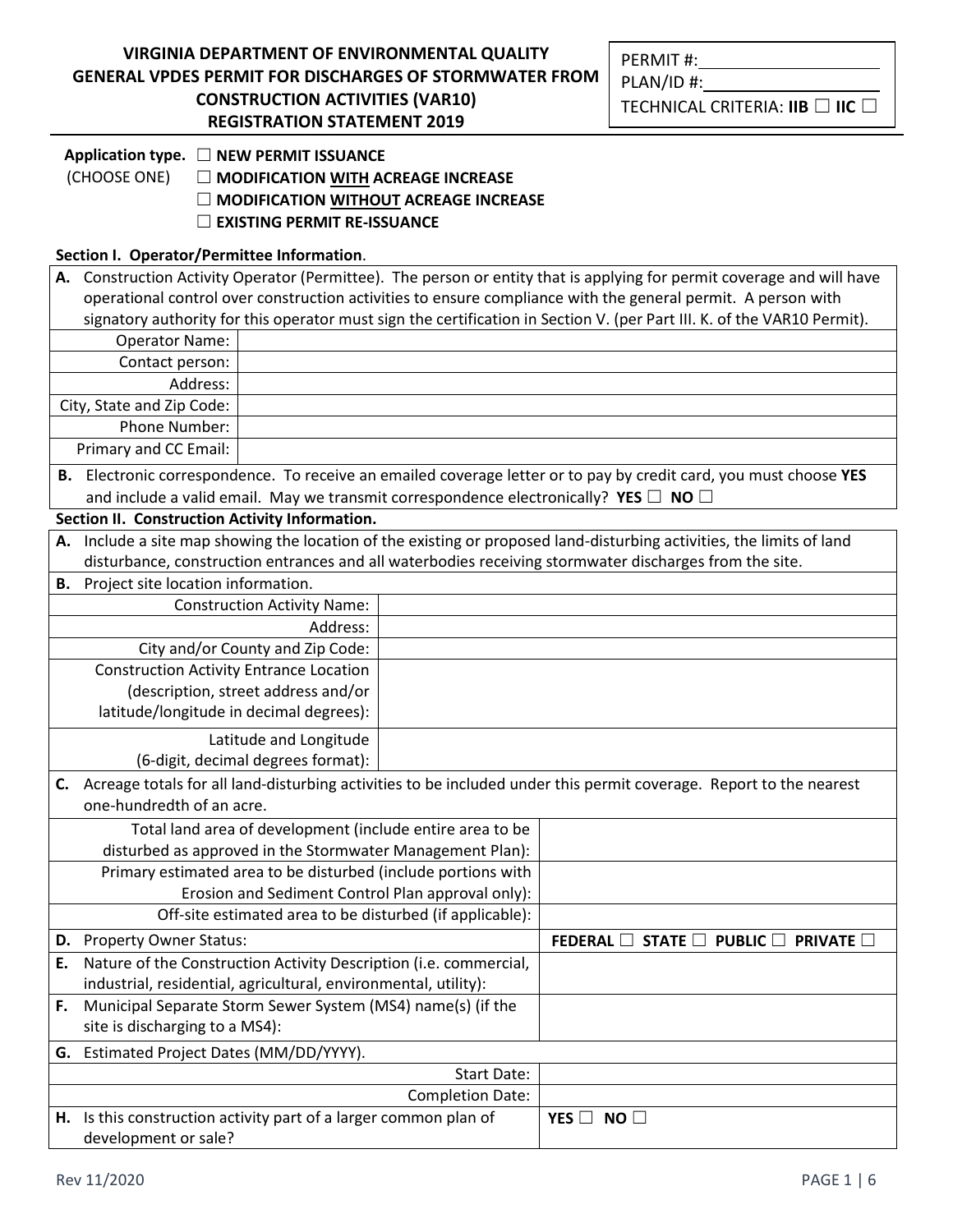| $6th$ Order Hydrologic Unit Code (HUC) and Receiving Water Name(s). Include additional areas on a separate page. |                                       |  |
|------------------------------------------------------------------------------------------------------------------|---------------------------------------|--|
| <b>HUC</b>                                                                                                       | <b>NAME(S) OF RECEIVING WATERBODY</b> |  |
|                                                                                                                  |                                       |  |
|                                                                                                                  |                                       |  |
|                                                                                                                  |                                       |  |

## **Section III. Off-site Support Activity Location Information.**

List all off-site support activities and excavated material disposal areas being utilized for this project. Include additional areas on a separate page.

| <b>Off-site Activity Name:</b>                              |                      |
|-------------------------------------------------------------|----------------------|
| Address:                                                    |                      |
| City or County:                                             |                      |
| Off-site Activity Entrance Location (description, street    |                      |
| address and/or latitude/longitude in decimal degrees):      |                      |
| Latitude and Longitude (6-digit, decimal degrees format):   |                      |
| Is this off-site activity an excavated material disposal    | YES $\Box$ NO $\Box$ |
| area?                                                       |                      |
| If this off-site activity is an excavated material disposal |                      |
| area, list the contents of the excavated fill material:     |                      |
| Will a separate VPDES permit cover this off-site activity?  | YES $\Box$ NO $\Box$ |
|                                                             |                      |

## **Section IV. Other Information.**

|    | A. A stormwater pollution prevention plan (SWPPP) must be prepared in accordance with the requirements of the     |                                                                                 |                                                                                                                    |  |
|----|-------------------------------------------------------------------------------------------------------------------|---------------------------------------------------------------------------------|--------------------------------------------------------------------------------------------------------------------|--|
|    | General VPDES Permit for Discharges of Stormwater from Construction Activities prior to submitting the            |                                                                                 |                                                                                                                    |  |
|    | Registration Statement. By signing the Registration Statement, the operator is certifying that the SWPPP has been |                                                                                 |                                                                                                                    |  |
|    | prepared.                                                                                                         |                                                                                 |                                                                                                                    |  |
|    | <b>B.</b> Has an Erosion and Sediment Control Plan been<br>YES $\Box$ NO $\Box$                                   |                                                                                 |                                                                                                                    |  |
|    | submitted to the VESC Authority for review?                                                                       |                                                                                 |                                                                                                                    |  |
|    |                                                                                                                   | Erosion and Sediment Control Plan Approval Date (for                            |                                                                                                                    |  |
|    |                                                                                                                   | the estimated area to be disturbed MM/DD/YYYY):                                 |                                                                                                                    |  |
| C. | Has land-disturbance commenced?                                                                                   |                                                                                 | YES $\Box$ NO $\Box$                                                                                               |  |
| D. | Annual Standards and Specifications. If this project is utilizing approved Annual Standards and Specifications    |                                                                                 |                                                                                                                    |  |
|    | (AS&S), attached the completed AS&S Entity Form.                                                                  |                                                                                 |                                                                                                                    |  |
|    |                                                                                                                   | AS&S Entity Name (if different from the Operator                                |                                                                                                                    |  |
|    |                                                                                                                   | identified in Section I):                                                       |                                                                                                                    |  |
| E. |                                                                                                                   |                                                                                 | Billing information (leave blank if same as the Operator identified in Section I. above). This entity will receive |  |
|    |                                                                                                                   | Annual Permit Maintenance and Permit Modification Fee invoices (if applicable). |                                                                                                                    |  |
|    | <b>Billing Name:</b>                                                                                              |                                                                                 |                                                                                                                    |  |
|    | <b>Contact Name:</b>                                                                                              |                                                                                 |                                                                                                                    |  |
|    | Address:                                                                                                          |                                                                                 |                                                                                                                    |  |
|    | City, State and Zip Code:                                                                                         |                                                                                 |                                                                                                                    |  |
|    | Phone Number:                                                                                                     |                                                                                 |                                                                                                                    |  |
|    | Primary and CC Email:                                                                                             |                                                                                 |                                                                                                                    |  |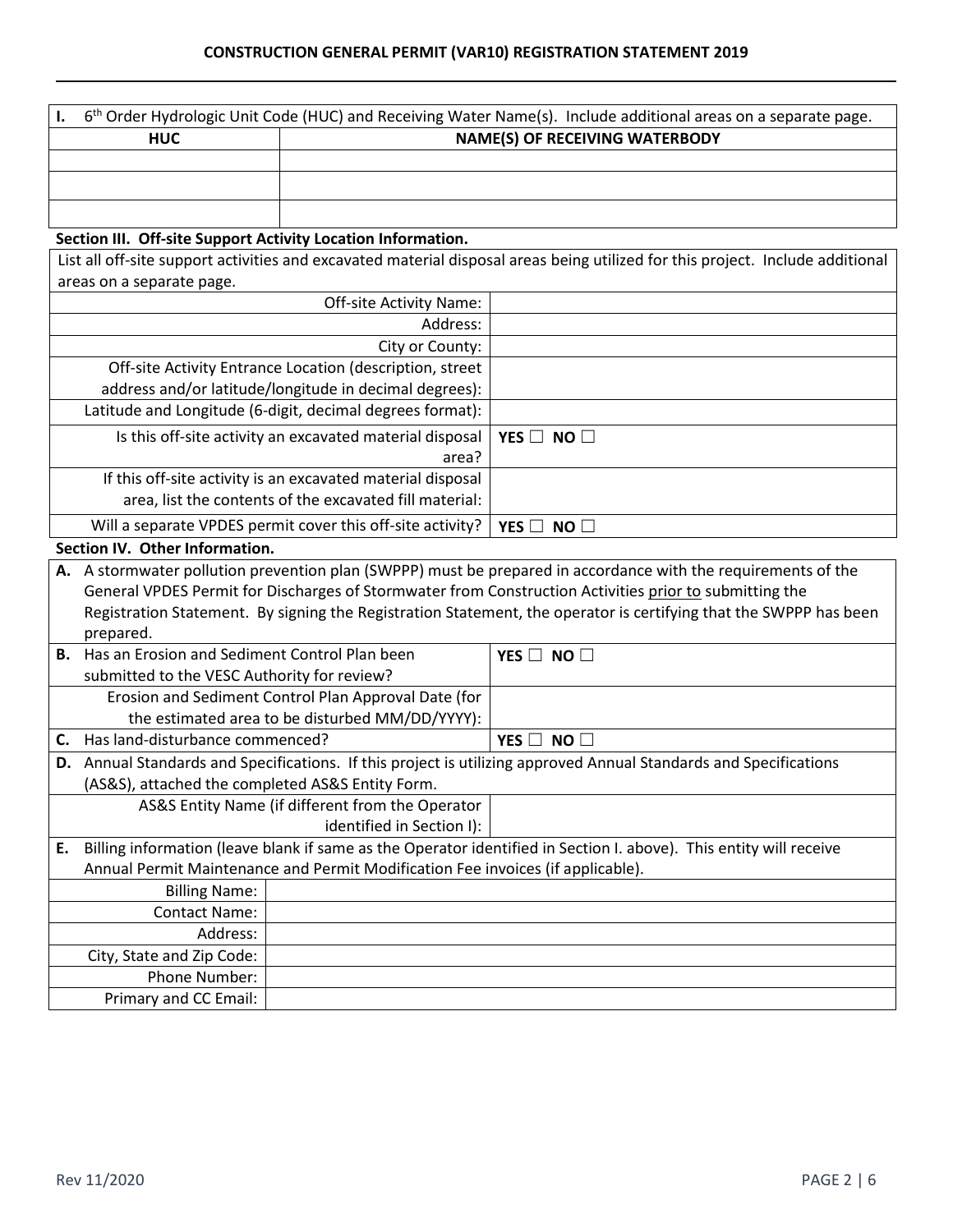**Section V. Certification.** A person representing the operator as identified in Section I. A. and meeting the requirements of 9VAC25-880-70. Part III. K must physically sign this certification. A typed signature is not acceptable. Please note that operator is defined in 9VAC25-870-10 as follows:

*"Operator" means the owner or operator of any facility or activity subject to the Act and this chapter. In the context of stormwater associated with a large or small construction activity, operator means any person associated with a construction project that meets either of the following two criteria: (i) the person has direct operational control over construction plans and specifications, including the ability to make modifications to those plans and specifications or (ii) the person has day-to-day operational control of those activities at a project that are necessary to ensure compliance with a stormwater pollution prevention plan for the site or other state permit or VSMP authority permit conditions (i.e., they are authorized to direct workers at a site to carry out activities required by the stormwater pollution prevention plan or comply with other permit conditions). In the context of stormwater discharges from Municipal Separate Storm Sewer Systems (MS4s), operator means the operator of the regulated MS4 system.*

9VAC25-880-70. Part III. K. Signatory Requirements. *Registration Statement. All Registration Statements shall be signed as follows: a. For a corporation: by a responsible corporate officer. For the purpose of this chapter, a responsible corporate officer means: (i) a president, secretary, treasurer, or vice-president of the corporation in charge of a principal business function, or any other person who performs similar policy-making or decision-making functions for the corporation; or (ii) the manager of one or more manufacturing, production, or operating facilities, provided the manager is authorized to make management decisions that govern the operation of the regulated facility including having the explicit or implicit duty of making major capital investment recommendations, and initiating and directing other comprehensive measures to assure long-term compliance with environmental laws and regulations; the manager can ensure that the necessary systems are established or actions taken to gather complete and accurate information for state permit application requirements; and where authority to sign documents has been assigned or delegated to the manager in accordance with corporate procedures; b. For a partnership or sole proprietorship: by a general partner or the proprietor, respectively; or c. For a municipality, state, federal, or other public agency: by either a principal executive officer or ranking elected official. For purposes of this chapter, a principal executive officer of a public agency includes: (i) the chief executive officer of the agency or (ii) a senior executive officer having responsibility for the overall operations of a principal geographic unit of the agency.*

Certification: "I certify under penalty of law that I have read and understand this Registration Statement and that this document and all attachments were prepared in accordance with a system designed to assure that qualified personnel properly gathered and evaluated the information submitted. Based on my inquiry of the person or persons who manage the system or those persons directly responsible for gathering the information, the information submitted is to the best of my knowledge and belief true, accurate, and complete. I am aware that there are significant penalties for submitting false information including the possibility of fine and imprisonment for knowing violations."

| <b>Printed Name:</b>       |  |
|----------------------------|--|
| Signature (signed in ink): |  |
| Date Signed:               |  |

**Section VI. Submittal Instructions.** Submit this form to the VSMP Authority. If the locality is the VSMP Authority, please send your Registration Statement submittal directly to the locality; do NOT send this form to DEQ. A list of local VSMP Authorities is available here: [VSMP Authorities.](https://www.deq.virginia.gov/Portals/0/DEQ/Water/StormwaterManagement/CGP%20Links/VSMP%20Authority%20List.xlsx?ver=2017-12-01-085039-713)

**Office of Stormwater Management Suite 1400 PO Box 1105 Richmond VA 23218 [constructiongp@deq.virginia.gov](mailto:constructiongp@deq.virginia.gov)**

If DEQ is the VSMP Authority, please send to: If the locality is the VSMP Authority, please send to:

**Department of Environmental Quality The Local VSMP Authority** *(insert address below)*

**City of Charlottesville Neighborhood Development Services P.O. Box 911 610 East Market Street Charlottesville, VA 22901**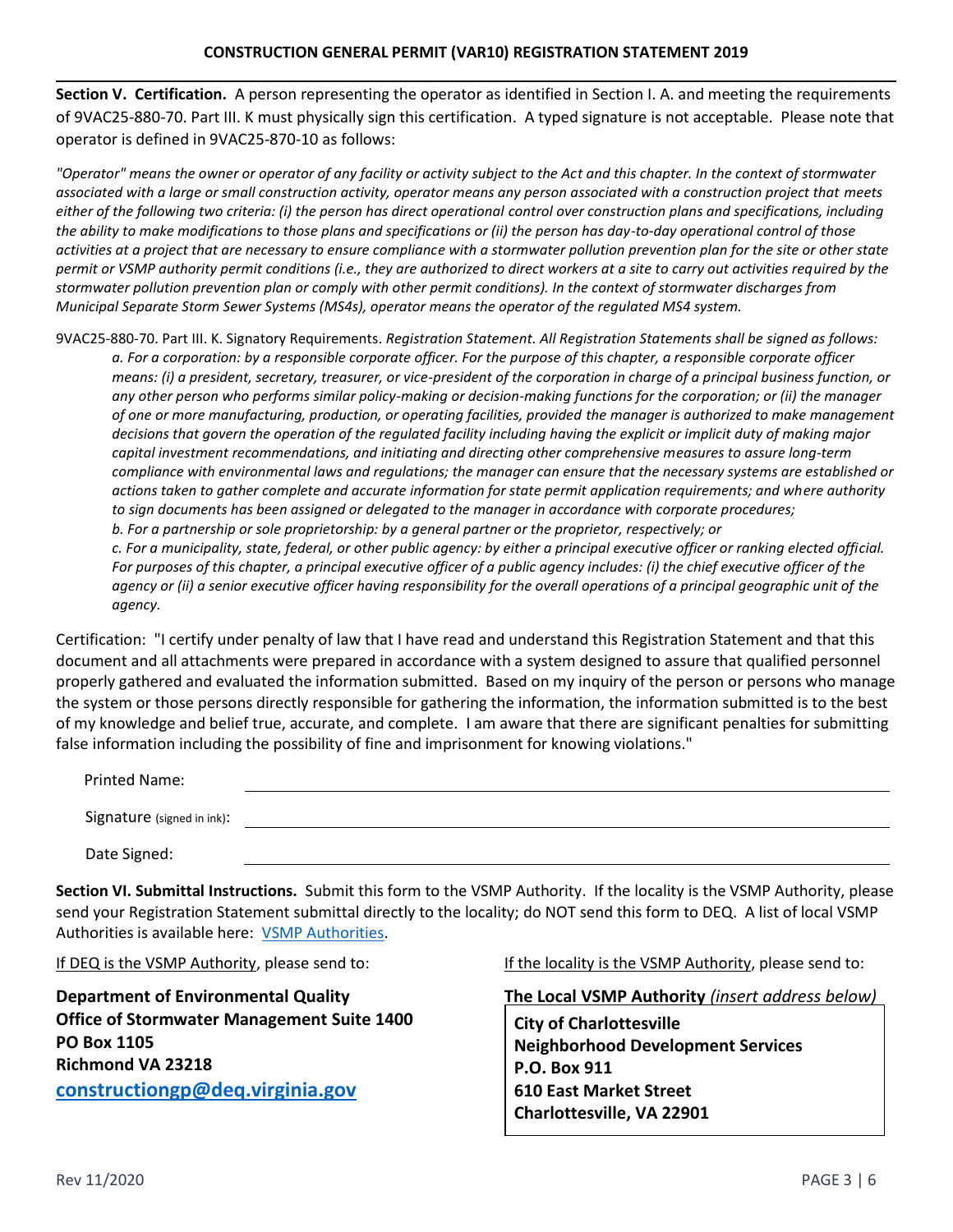## **CONSTRUCTION GENERAL PERMIT (VAR10) REGISTRATION STATEMENT 2019 INSTRUCTIONS**  *PLEASE DO NOT PRINT OR SUBMIT*

This Registration Statement is for coverage under the General VPDES Permit for Discharges of Stormwater from Construction Activities. This form covers the following permit actions: new permit issuance, existing permit modification with an increase in acreage, existing permit modifications that result in a plan modification but do not result in an increase in disturbed acreage, and reissuance of an active permit coverage.

**Application type.** Select **NEW PERMIT ISSUANCE** to obtain a new permit coverage. Modifications are for modifying an existing, active permit coverage. Select **MODIFICATION WITH ACREAGE INCREASE** when the previously approved acreage(s) increases (permit modifications are not performed for decreases in acreage unless they result in plan changes – see Modification WITHOUT Acreage Increase). Select **MODIFICATION WITHOUT ACREAGE INCREASE** when there is a change to the site design resulting in a change to the approved plans with no increase in acreage(s). Select **EXISTING PERMIT REISSUANCE** to extend an expiring permit coverage for the next permit cycle and include the existing permit number.

#### **Section I. Operator/Permittee Information.**

**A.** Construction Activity Operator (Permittee). The person or entity that is applying for permit coverage and will have operational control over construction activities to ensure compliance with the general permit. For companies, use the complete, active, legal entity name as registered with a state corporation commission. Entities that are considered operators commonly consist of the property owner, developer of a project (the party with control of project plans and specifications), or general contractor (the party with day-to-day operational control of the activities at the project site that are necessary to ensure compliance with the general permit). If an individual person is listed as the operator, that person (or a legal representative of) must sign the certification in Section V. An operator may be one of the following:

### *9VAC25-870-10. Definitions.*

*"Operator" means the owner or operator of any facility or activity subject to the Act and this chapter. In the context of stormwater associated with a large or small construction activity, operator means any person associated with a construction project that meets either of the following two criteria: (i) the person has direct operational control over construction plans and specifications, including the ability to make modifications to those plans and specifications or (ii) the person has day-to-day operational control of those activities at a project that are necessary to ensure compliance with a stormwater pollution prevention plan for the site or other state permit or VSMP authority permit conditions (i.e., they are authorized to direct workers at a site to carry out activities required by the stormwater pollution prevention plan or comply with other permit conditions). In the context of stormwater discharges from Municipal Separate Storm Sewer Systems (MS4s), operator means the operator of the regulated MS4 system.*

*"Owner" means the Commonwealth or any of its political subdivisions including, but not limited to, sanitation district commissions and authorities, and any public or private institution, corporation, association, firm or company organized or existing under the laws of this or any other state or country, or any officer or agency of the United States, or any person or group of persons acting individually or as a group that owns, operates, charters, rents, or otherwise exercises control over or is responsible for any actual or potential discharge of sewage, industrial wastes, or other*  wastes or pollutants to state waters, or any facility or operation that has the capability to alter the physical, chemical, or biological properties of *state waters in contravention of § [62.1-44.5](http://law.lis.virginia.gov/vacode/62.1-44.5/) of the Code of Virginia, the Act and this chapter.*

*"Person" means any individual, corporation, partnership, association, state, municipality, commission, or political subdivision of a state, governmental body, including a federal, state, or local entity as applicable, any interstate body or any other legal entity.*

**B.** May we transmit correspondence electronically? If you choose **YES** to this question and provide an email address in Section I. A., all correspondence, forms, invoices and notifications will be transmitted by email to the operator. This will also give the operator the ability to pay by credit card and to receive permit coverage approval letters immediately upon permit approval.

### **Section II. Construction Activity Information.**

**A.** A site map indicating the location of the existing or proposed land-disturbing activities, the limits of land disturbance, construction entrances and all water bodies receiving stormwater discharges from the site must be included with the submittal of this form. Aerial imagery maps or topographic maps showing the required items are acceptable. Plan sheet sized site maps are not required. Please consult your VSMP authority if you have additional questions regarding site map requirements.

**B.** Construction Activity Name and location. Provide a descriptive project name (it is helpful to use the same naming convention as listed on the Stormwater Management plans), 911 street address (if available), city/county of the construction activity, and the 6-digit latitude and longitude in decimal degrees format for the centroid, main construction entrance or start and end points for linear projects (i.e. 37.1234N/-77.1234W).

**C.** Acreage totals for all land-disturbing activities, on- and off-site, to be included under this permit. Acreages are to be reported to the nearest one-hundredth acre (two decimal places; i.e. 1.15 acres). Provide the total acreage of the primary development site as approved on the Stormwater Management Plans and the primary on-site estimated acreage to be disturbed by the construction activity as approved under the Erosion and Sediment Control Plans. The off-site estimated area to be disturbed is the sum of the disturbed acreages for all off-site support activities to be covered under this general permit. Do not include the off-site acreage totals in the primary, on-site total and estimated disturbed acreage totals. Permit fees are calculated based on your disturbed acreage total for all on- and off-site areas being disturbed under this permit coverage (the sum of all on-site and off-site disturbed acreages).

**D.** Property owner status. The status of the construction activity property owner. Any property not owned by a government entity or agency (i.e. federal, state or local governments) is **PRIVATE**.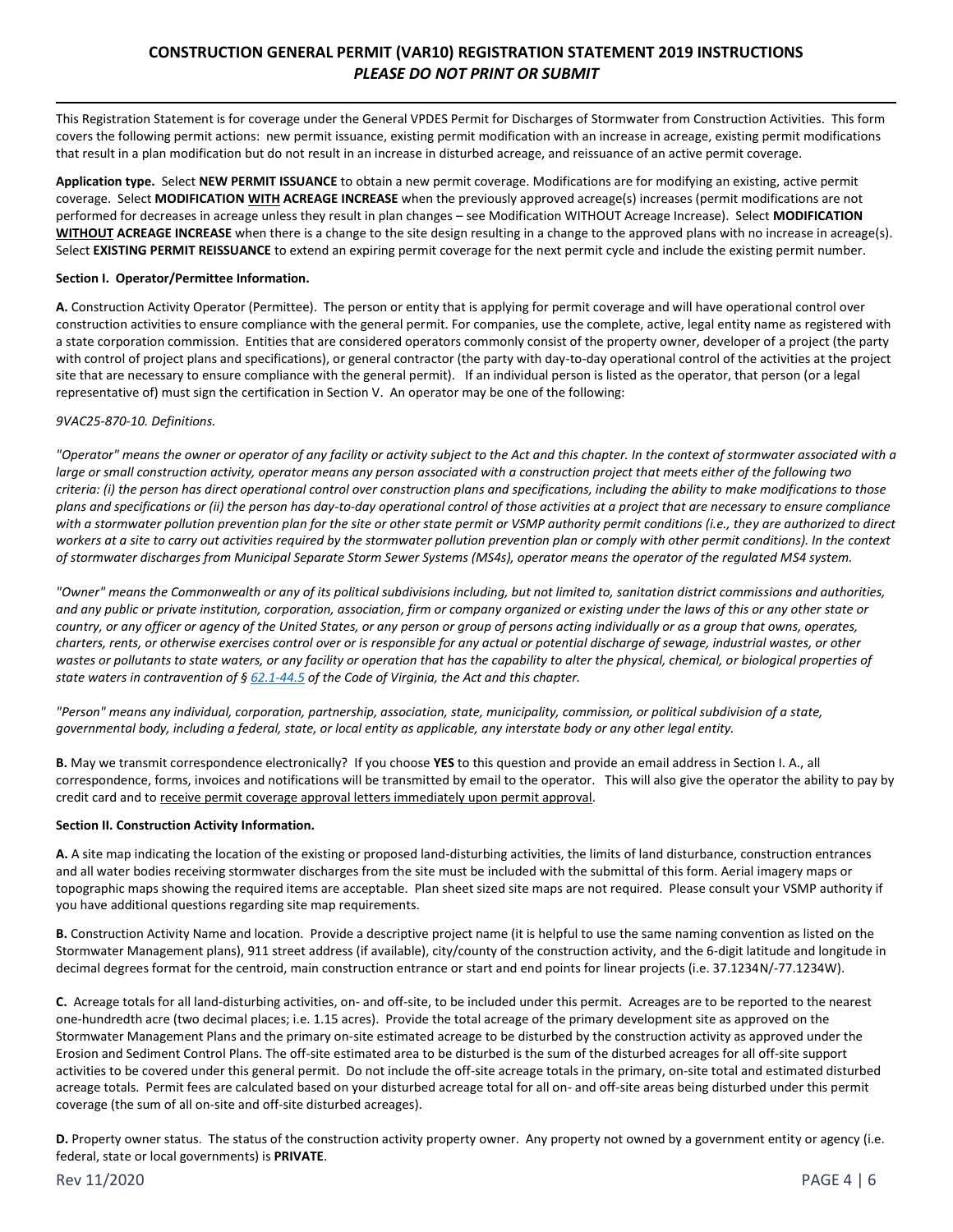## **CONSTRUCTION GENERAL PERMIT (VAR10) REGISTRATION STATEMENT 2019 INSTRUCTIONS**  *PLEASE DO NOT PRINT OR SUBMIT*

**E.** Nature of the construction activity description. Choose the designation that best describes the post-construction use of this project (you may choose more than one). (i.e. Residential, Commercial, Industrial, Agricultural, Environmental, Educational, Oil and Gas, Utility, Transportation, Institutional, etc.). Describe the post-construction use of the project (i.e. Commercial – one new office building and associated parking and utilities; Transportation – Linear roads, sidewalks and utilities; Agricultural – 3 Poultry Houses, etc.).

**F.** Municipal Separate Storm Sewer System (MS4) name(s) if discharging to a MS4. If stormwater is discharged through a MS4 (either partially or completely), provide the name of the MS4(s) that will be receiving water from this construction activity. The MS4 name is typically the town, city, county, institute or federal facility where the construction activity is located.

**G.** Estimated project dates. Provide the estimated project start date and completion date in Month/Day/Year or MM/DD/YYYY format (i.e. 07/30/2019).

**H.** Is this construction activity is part of a larger common plan of development or sale? "Common plan of development or sale" means a contiguous area where separate and distinct construction activities may be taking place at different times on different schedules per 9VAC25-870-10. Definitions. I.e. a subdivision, commercial development, business park, etc.

**I.** 6th Order Hydrologic Unit Code (HUC) and associated Receiving Water Name(s). Provide all 6th order HUCs and receiving waterbody names, for the primary site and any Off-site areas included under this permit coverage, that could potentially receive stormwater runoff discharging from this activity. The HUC can be either a 12-digit number (i.e. 0208010101) or 2-letter, 2-number code (i.e. JL52). Include additional HUCs or receiving waters on a separate page. You may utilize DEQ's web-based GIS application, VEGIS, to obtain this information.

- VEGIS application link: [DEQ's VEGIS Mapping Application](https://apps.deq.virginia.gov/mapper_ext/?service=public/wimby)
- Instructions for utilizing DEQ's VEGIS application link: [CGP-GIS\\_HUC Instructions](https://www.deq.virginia.gov/Portals/0/DEQ/Water/Publications/CGP-GIS_HUC_Instructions.pdf)

### **Section III. Off-site Support Activity Location Information.**

This general permit also authorizes stormwater discharges from support activities (e.g., concrete or asphalt batch plants, equipment staging yards, material storage areas, excavated material disposal areas, borrow areas) located on-site or off-site provided that (i) the support activity is directly related to a construction activity that is required to have general permit coverage; (ii) the support activity is not a commercial operation, nor does it serve multiple unrelated construction activities by different operators; (iii) the support activity does not operate beyond the completion of the construction activity it supports; (iv) the support activity is identified in the Registration Statement at the time of general permit coverage; (v) appropriate control measures are identified in a SWPPP and implemented to address the discharges from the support activity areas; and (vi) all applicable state, federal, and local approvals are obtained for the support activity.

Off-site activity name and location information. Provide a descriptive off-site project name, 911 street address (if available), construction entrance location (address or decimal degrees coordinates and description), city/county and the 6-digit latitude and longitude in decimal degrees (i.e. 37.1234N,-77.1234W) of all off-site support activities. Indicate whether the off-site support activity will be covered under this general permit or a separate VPDES permit.

If excavated material (i.e., fill) will be transported off-site for disposal, the name and physical location address, when available, of all off-site excavated material disposal areas including city or county; 6-digit latitude and longitude in decimal degrees (i.e. 37.1234N,-77.1234W) and the contents of the excavated material.

List additional off-site areas to be included under this permit coverage on a separate page. Off-site areas not included on this registration will need to obtain coverage under a separate VPDES permit.

#### **Section IV. Other Information.**

**A.** A stormwater pollution prevention plan (SWPPP) must be prepared prior to submitting the Registration Statement per 9VAC25-880. See 9VAC25-880-70. Part II. of the General Permit for the SWPPP requirements.

**B.** If the Erosion and Sediment Control Plan for the estimated area to be disturbed listed in Section II. C. has been submitted to the VESC Authority for review and plan approval, choose **YES.** If you are submitting this application to reissue an existing permit coverage, please provide the date that the VESC Authority approved the Erosion and Sediment Control Plan for the estimated area to be disturbed.

**C.** If land disturbance has commenced, choose **YES.** "Land disturbance" or "land-disturbing activity" means a man-made change to the land surface that may result in soil erosion or has the potential to change its runoff characteristics, including construction activity such as the clearing, grading, excavating, or filling of land per §62.1-44.15:24. Definitions.

**D.** If this project is using approved Annual Standards and Specifications (AS&S), attach the completed AS&S Entity Form. If the AS&S Entity is different from the operator identified in Section I. A., list the AS&S Entity Name. The AS&S entity is the entity or agency that holds the approved annual standards & specification. Please indicate if this project is also requesting a plan waiver.

AS&S Entity Form link: [Annual Standards and Specifications Entity Information Form](https://www.deq.virginia.gov/Portals/0/DEQ/Water/StormwaterManagement/CGP%20Links/ASSEntityInfo_2016-12.pdf?ver=2017-12-01-082345-853)